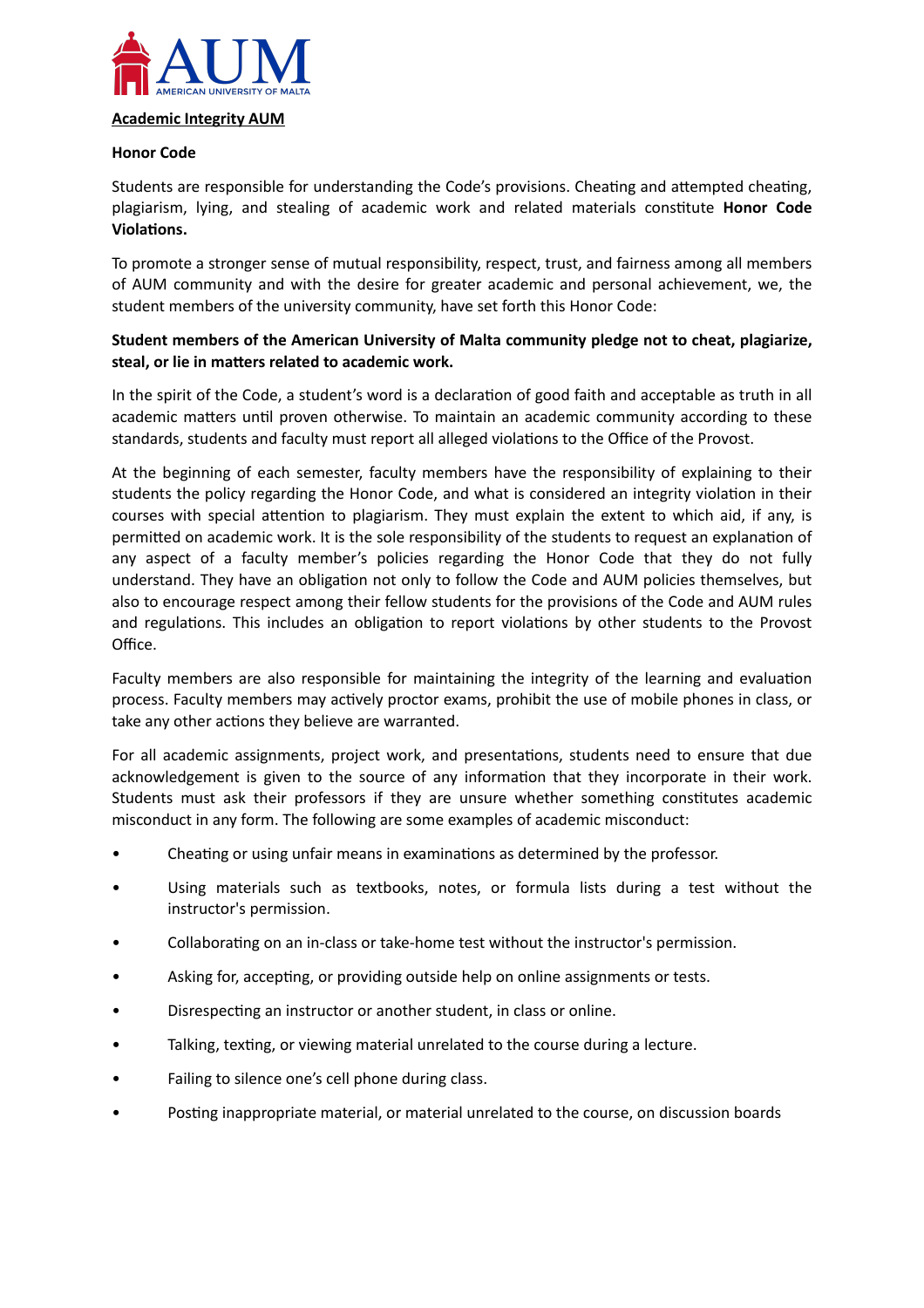Cheating is defined as any actual or attempted act that is undertaken with the intention to gain unfair advantage on coursework, assessments, or examinations that includes, but is not limited to:

- Unacknowledged use of information or ideas unless such ideas are commonplace.
- Breaching the word limit of assignments and/or intentionally mentioning the wrong word count.
- Obtaining / accepting /encouraging others to obtain unauthorized access to a copy of a test/ exam before the test/exam is administered.
- Distributing for financial benefits or for free, a test before it is administered.
- Changing grades in a gradebook, on a computer, or on an assignment.
- Continuing to work on a test beyond the set time limit, unless authorized by the instructor/ exam supervisor.
- Sharing, soliciting information verbally, copying the work of another student, or intentionally allowing another student to copy from one's own coursework, assessment, or examination paper.
- Submitting course work for credit in more than one course without obtaining the prior written approval of the instructors.
- Submitting coursework that was previously submitted for another course even in instances in which the student is repeating the course without obtaining the prior written approval of the instructors.
- Falsifying the results/findings of research.
- Falsifying citations and references.

# **Violations of Academic Integrity: Plagiarism**

This is a serious academic offense that constitutes the use of someone else's ideas, words, projects, artwork, phrasing, sentence structure, or other work without properly acknowledging its source. Plagiarism is dishonest because it misrepresents the work of someone else as one's own. It is intellectual theft as it robs others of credit for their work. For a student found plagiarizing, the punishment can range from receiving a failing grade on that assignment without the right to redo the assignment up to dismissal from the university.

Plagiarism is defined as misrepresenting someone else's ideas or work as one's own by not acknowledging the original ownership and source.

Plagiarism includes but is not limited to:

1. Using parts or all of an idea, word, sentence, diagram, artwork without proper citation even if minor or major changes have been applied to the original (including paraphrasing).

- 2. Copying from another student's test or coursework.
- 3. Allowing another student to copy from your test or coursework.
- 4. Significant paraphrasing in written academic work.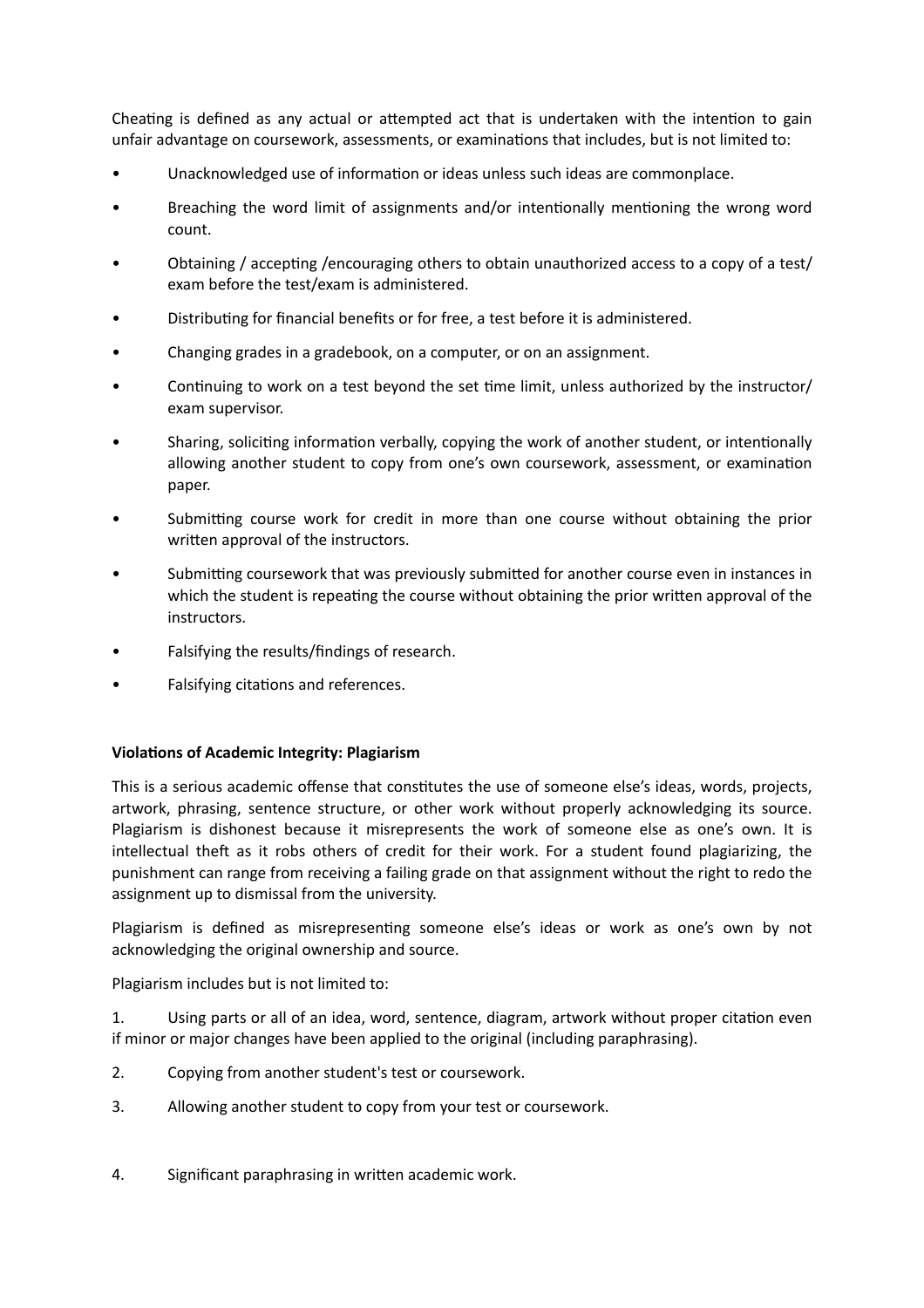- 5. Citing sources which the student has not read or referred to.
- 6. Copying from another student's paper during an exam or allowing or encouraging another student to copy from your paper during an exam.
- 7. Having someone else take your exam in your place or taking an exam for someone else.

Coursework/ assignments/ case studies/ essays / research projects/ exams or other similar assessment materials are liable to submission through an online plagiarism detection program (Turnitin).

Grade/marks/score penalty if the plagiarism percentage exceeds 0%, but records no more than 20%

(After excluding: references/bibliography, quotes, small matches and names):

- 1 –5 % 2 marks deducted
- 5 10% 4 marks deducted
- $11 15\%$  6 marks deducted
- 16 20% 8 marks deducted

In case of more than 20%, the coursework/ assignment/ case study/ essay/ research project/ exam in question will record a zero grade.

In cases of suspected cheating during an assessment or examination:

- 1. Students suspecting cheating, even by peers or proctors, should report their suspicion to the Student Affairs Department. Members of the Student Affairs Department and Student Academic Conduct Committee are authorized to remove the student from the exam hall and investigate for any suspected evidence of cheating.
- 2. The proctor and/or member of the Student Affairs Department who would have investigated the student is required to submit the Exam Cheating Form, supported with the appropriate evidence, to the Student Academic Conduct Committee.
- 3. The Student Academic Conduct Committee is responsible to investigate the evidence presented, to make a decision on the validity of the cheating suspicion, and subsequently to communicate this decision to the Provost Office and the Student Affairs Department.
- 4. The decision of the Committee is to be communicated by the Provost Office and Student Affairs Department in writing via the University official email within 48 hours later.

#### **Reporting Violations of Academic Integrity/Misconduct**

In cases of suspected plagiarism: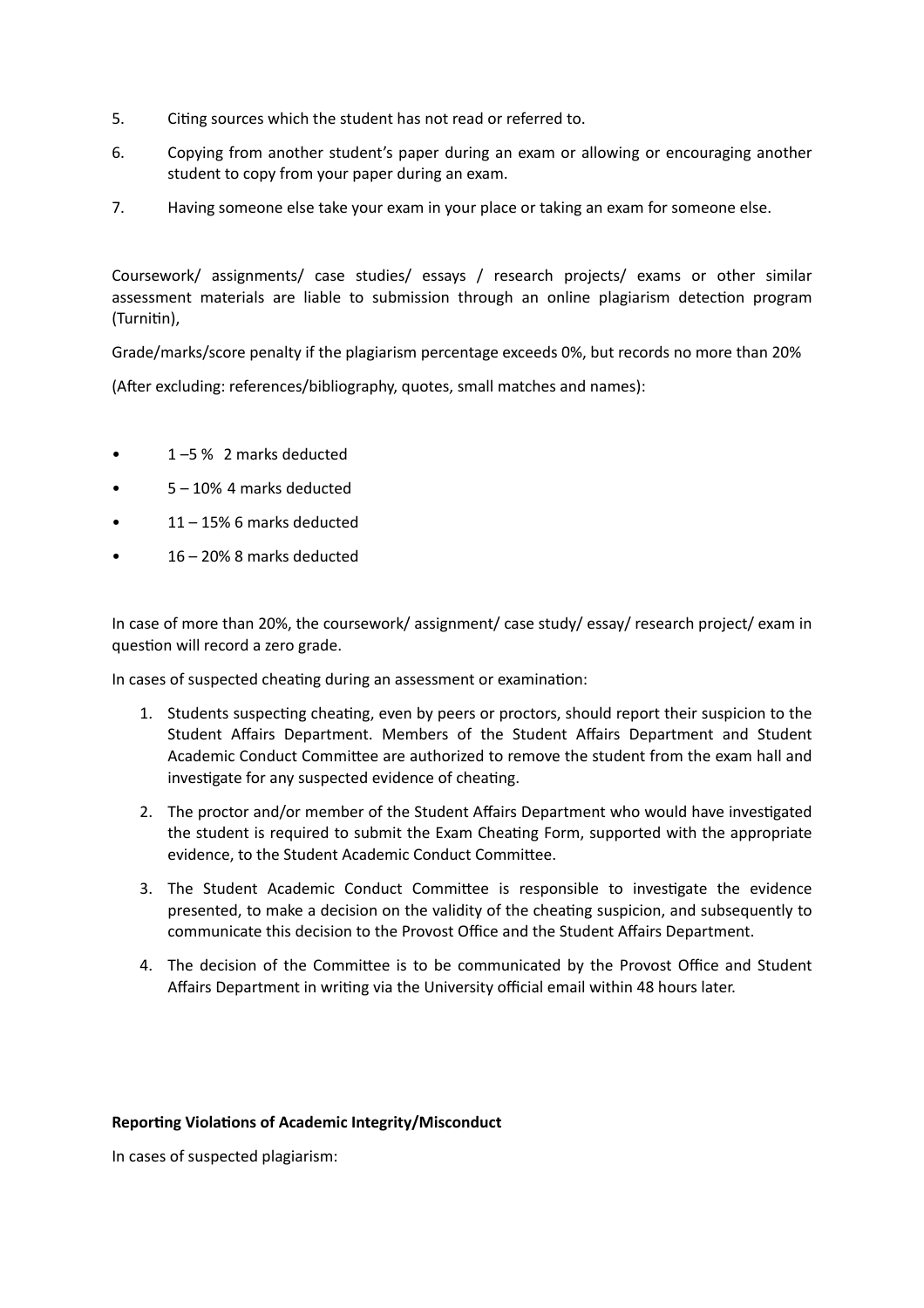- 1. The faculty member can investigate, together with the student, any suspicion of plagiarism in the absence oft he results of plagiarism detecting software or if the said results confirm the occurrence of plagiarism. The faculty member can then proceed to immediately apply the grade penalty as outlined in the policy.
- 2. The faculty member is to notify the Student Academic Conduct Committee about the plagiarism case along with the appropriate evidence.
- 3. The Student Academic Conduct Committee is to apply the appropriate disciplinary measure as outlined below and notifies the student within 48 hours inwriting via the University official email.

### **The Academic Disciplinary Process**

The Provost will make the student under investigation, and all committee members, fully aware of the charges. During the hearing, both the student and the faculty member bringing the charges will be allowed to state their case before the three-member committee. If requested, the parties involved will be allowed an advisor during the proceedings from inside the university community or from the student's immediate family.

Once the committee has heard the evidence, it will come to a judgment and determine sanctions, if warranted, within two working days of the hearing. The judgment and sanctions will be formally submitted in writing to the Provost who will then inform the student immediately and administer the sanctions.

The student can lodge a formal, written appeal with the Provost within seven working days of the committee's findings. Appeals can be granted only based on new evidence, procedural irregularity, or other grounds of a serious nature. The Provost shall review the case and determine the final disposition on the case.

Structure of Sanctions and Penalties for Student Behavioral Misconduct and Academic Integrity Violations

All cases of academic misconduct and violations of the student behavior and academic integrity shall be dealt with fairly and judiciously.

### **Academic Integrity Violations**

The penalty for violations of the present policy are as follows:

- 1. In case of a First Violation: If a student cheats or plagiarizes for the first time, the student receives a warning letter that is entered into his/her record and an F in the coursework, assessment, or examination in which the violation has taken place. The student loses any kind of financial support granted by the University including scholarships, grants, or financial aid. The student can retake the course the following semester, but he/she will not benefit from any financial support/aid.
- 2. In case of a Second Violation: If a student cheats or plagiarizes for the second time, the student is placed on disciplinary probation and receives an XF in the course in which the violation took place. This becomes part of his/her record.